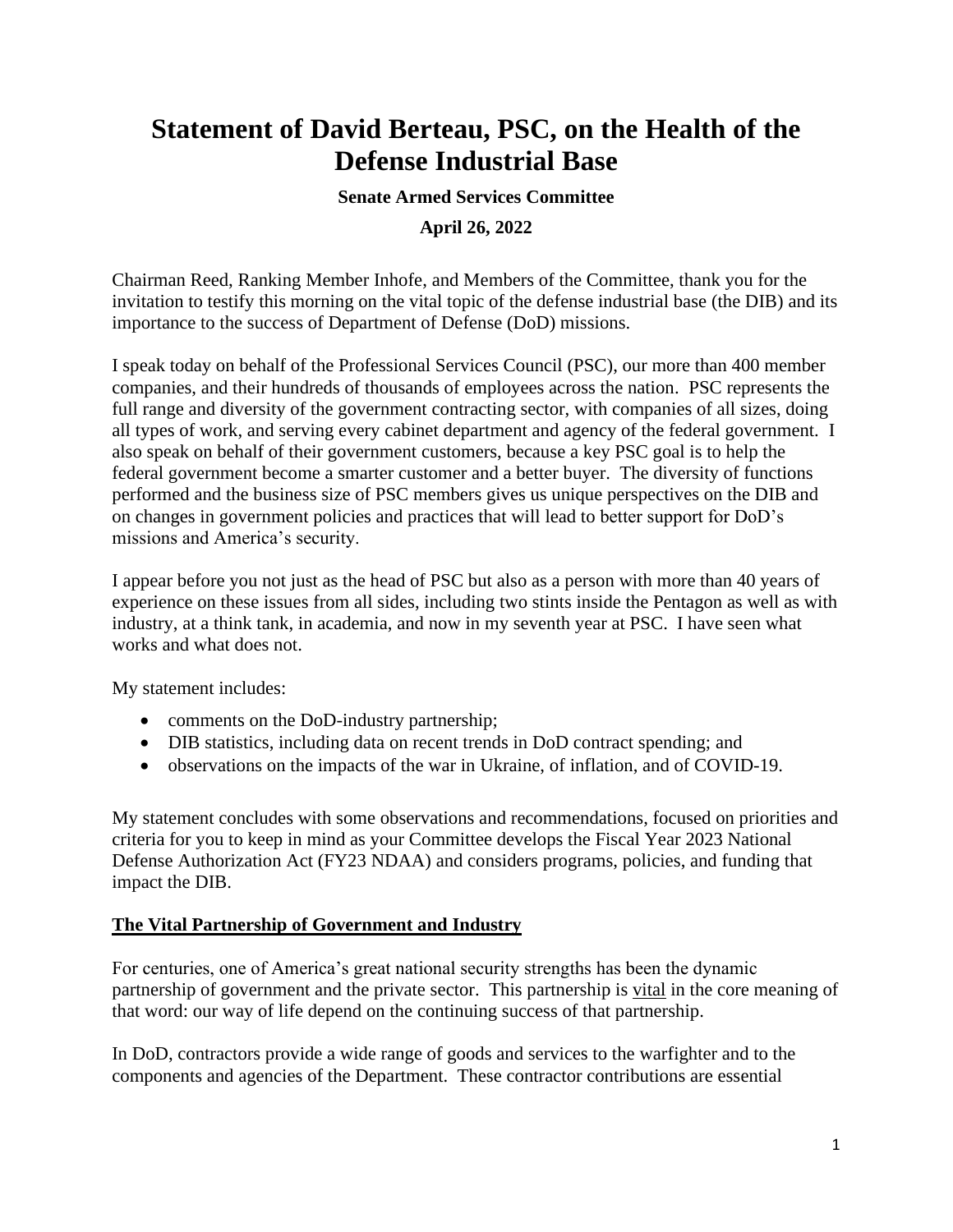maintain national security, and the government benefits from a strong, diversified national interest business base to support its current and emerging requirements.

Based on my long experience, here are some key elements of that partnership. I hope that you can keep these in mind as you move forward to address the challenges we face today and in the future.

## *1. Companies and their workers are committed to national security and to support DoD missions across the board.*

From the most recently hired worker to the top of the company, DoD contractors are fully committed to supporting the missions and functions of the department. The partnership works best when DoD works *with* companies to address and solve challenges, not in an "us vs. them" approach, but together as "we."

We witness this commitment to mission over and over. Here are two examples.

- When the COVID-19 pandemic hit in March of 2020, and businesses across America shut down, defense contractors kept working. On the factory floor, maintaining ships at sea, in classified facilities, etc., their workers kept on working. In fact, associations like PSC worked with DoD to provide company workers with the necessary documents to keep going to work. Citing DHS guidance about the essential workforce, the Under Secretary of Defense for Acquisition and Sustainment issued a letter that tens of thousands of contractor workers used to enable them to travel to and work on site when others were shut down.
- During the drawdown in Afghanistan last spring and summer, contractors stayed on the job even as the security committed to them in their contracts disappeared.

# *2. The defense industrial base is governed by the economic laws of supply and demand.*

Industry's ability to provide defense-unique goods and services depends entirely on DoD demand. For large parts of the defense industrial base, DoD is the largest—and sometimes the only—customer. When that is the case, the size and economic viability of the industrial base will be determined by how much DoD buys.

Recently, DoD issued a report, entitled: "State of Competition within the Defense Industrial Base,"<sup>1</sup> in response to Executive Order 14036: Promoting Competition in the American Economy.<sup>2</sup> The report criticized defense industry for excessive consolidation but failed to acknowledge the department's own role in that consolidation. For example, the report noted that only 3 prime contractors produce tactical missiles in the U.S. today but failed to note that DoD does not buy enough missiles to keep more companies in business. PSC, in conjunction with the National Defense Industrial Association, produced a short paper that addresses shortcomings of

<sup>1</sup> [https://media.defense.gov/2022/Feb/15/2002939087/-1/-1/1/STATE-OF-COMPETITION-WITHIN-THE-DEFENSE-INDUSTRIAL-](https://media.defense.gov/2022/Feb/15/2002939087/-1/-1/1/STATE-OF-COMPETITION-WITHIN-THE-DEFENSE-INDUSTRIAL-BASE.PDF)[BASE.PDF](https://media.defense.gov/2022/Feb/15/2002939087/-1/-1/1/STATE-OF-COMPETITION-WITHIN-THE-DEFENSE-INDUSTRIAL-BASE.PDF)

<sup>2</sup> [https://www.federalregister.gov/documents/2021/07/14/2021-15069/promoting-competition-in-the-american-economy.](https://www.federalregister.gov/documents/2021/07/14/2021-15069/promoting-competition-in-the-american-economy)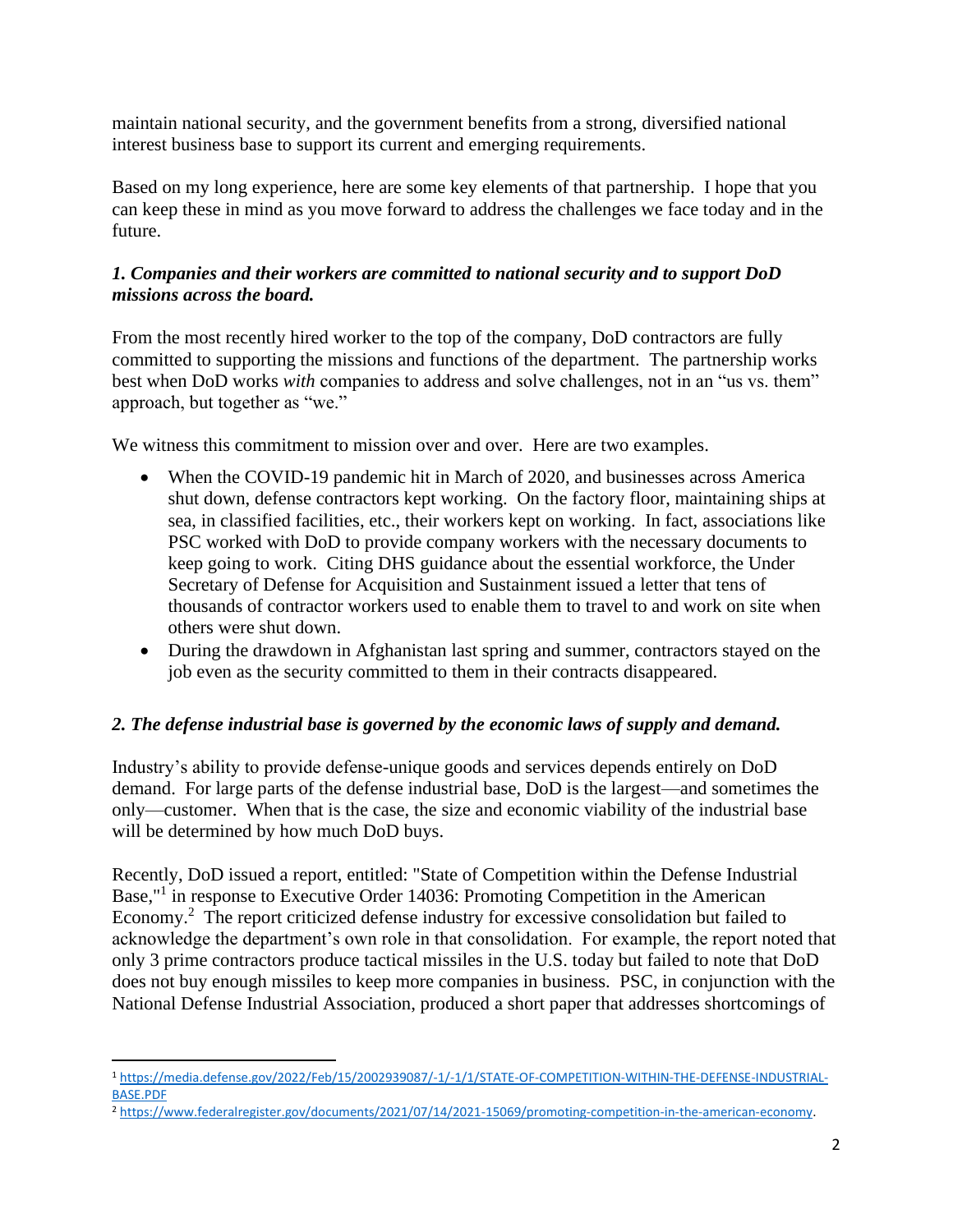this report, and I would be glad to provide it to the Committee for the record, should you so desire.

In addition, even where there is an opportunity for companies that do business outside of DoD, defense-unique requirements of the government impose costs and constraints that make companies less competitive in the commercial marketplace. From security clearance delays to operating on obsolete data systems to complying with reporting requirements that no commercial company has to face, companies in the defense industrial base are tied inexorably to the DoD market.

Finally, with more than 11 million open jobs across the U.S and only 6 million people looking for work, defense companies are competing for workers who can command higher salaries, without the delays required for security clearances, and with flexibility in work locations and conditions that are hard for contractors to match (often because contracts restrict a company's flexibility in such matters). While there is no accurate way to count, discussions with our member companies lead me to conclude that tens of thousands of vacant billets exist today, and they grow harder to fill with each passing month of economic recovery. Unlike in other economic matters, increased demand is not producing the needed increase in supply. Instead, it is contributing to wage inflation, which I will address in a subsequent section of this statement.

## *3. Federal contracting processes are complex, with voluminous regulations, and often reflect competing priorities that are not mutually compatible.*

Government contracting is among the most highly structured and controlled elements of the U.S. economy. It consistently prioritizes compliance more than it rewards results. The contracting process is managed by people who often are unconnected to the benefits from the goods and services delivered by contractors. For example, contracting officers (and other officials) are evaluated by the percentage of contract dollars that are awarded to small businesses, but they are not scored on how well those companies actually perform on the contracts they receive.

# *4. Companies have to earn enough to stay in business. They compete for funds with the rest of the commercial marketplace in a global economy.*

No company is entitled to a contract, and they must provide a competitive return on investment for the funds they need to stay in business. Government rules generally dictate payment for work only as or after it is completed. Companies have to fund themselves in advance of government invoice payments, and to obtain those funds, they must provide a competitive rate of return.

#### *5. The success of contractors depends on their ability to predict the future needs of DoD, to invest resources in being ready to meet those needs when contract bids are solicited, and to maintain the commitments in those bids for the months (or years) that it takes DoD to award the contract.*

DoD awards contracts based on proposals submitted by bidding companies, using criteria specified in advance by the government. Those bids include commitments to technical and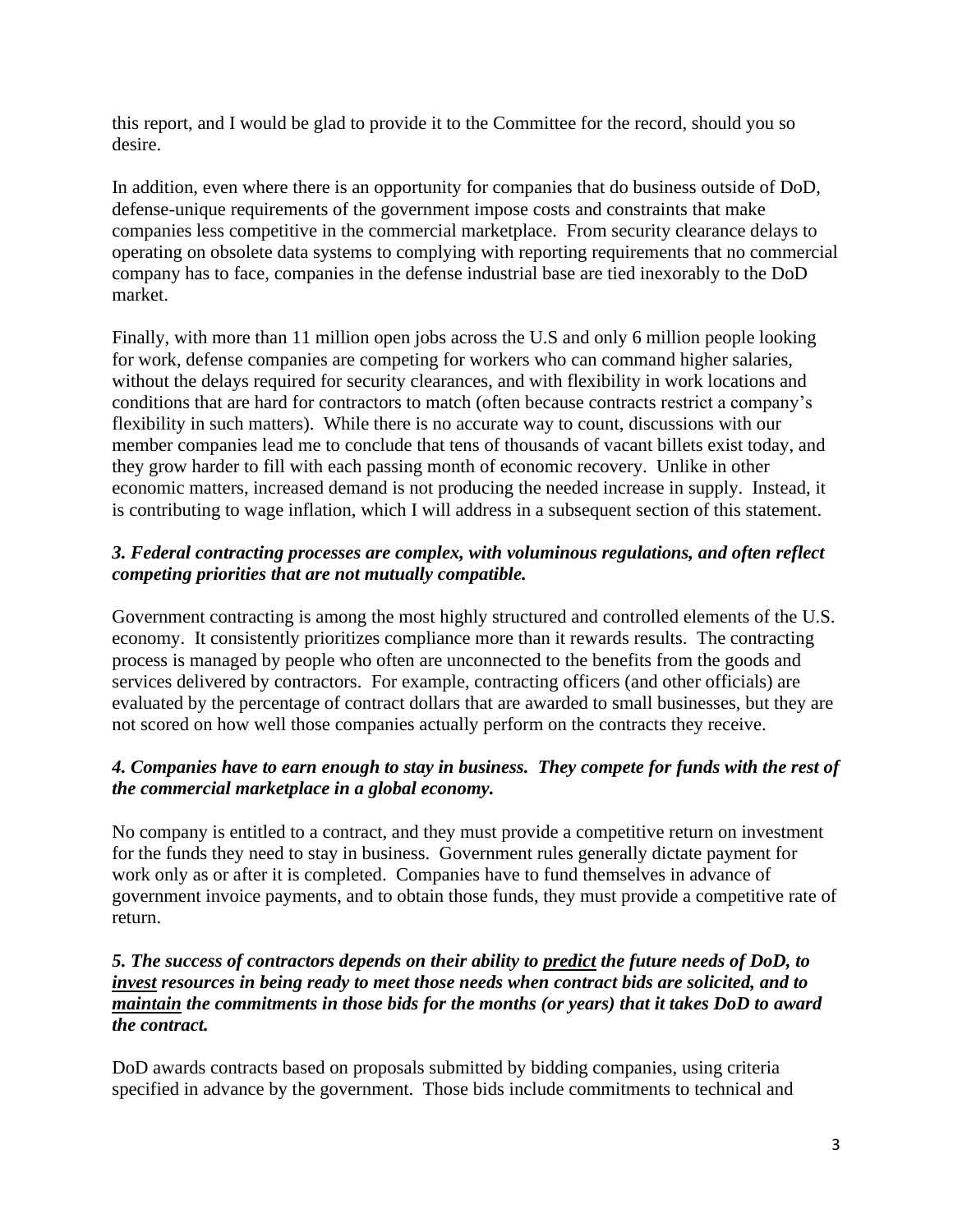operational performance, key personnel, and cost, all frozen at the time the bid is submitted. No matter how long it takes DoD to evaluate those bids, companies are expected (at their own cost) to keep available all the resources in the bid, from technology to workers, at the submitted price, no matter what is happening in the overall economy.

As one member company CEO told me, "I don't need to go to the casino to gamble. I gamble every time I submit a bid on a government contract."

Let me turn now to the dimensions and characteristics of the defense industrial base.

### **Defense Industrial Base Statistics**

One measure of the defense industrial base is the amount of funds obligated for contracts. In FY21, the most recent full year of data, PSC calculates that DoD contract obligations totaled \$408 billion. This amount was roughly equally split between contracts for products (\$194 billion) and those for services (\$214 billion). Overall, contract obligations were 9% lower in FY21 than in FY20, due largely to a decline in contracts for COVID (including vaccine development) and for support of Afghanistan.

The table below includes contract obligations for FY20 and FY21 (note that overall appropriations, including OCO funds, were nearly identical for both fiscal years).

### **DoD Contract Obligations for Products and Services, FY20-FY21**

| <b>Contract Category</b> | <b>FY20</b> | $\rm EV$ 21 |
|--------------------------|-------------|-------------|
| Products                 | \$220B      | \$194B      |
| Services                 | \$229B      | \$214B      |
| Total                    | \$449B      | \$408B      |

The FY21 decline in contract obligations was the first such decline since FY15, which was at the tail end of the impact from the FY13 sequestration of DoD funds. This trend may reflect a onetime decline; preliminary first quarter FY22 contract obligations are slightly higher than for the same quarter in FY21, even though funding under Continuing Resolutions was at the same level as in FY21. With the enactment of FY22 appropriations, we expect later this year to see increases in FY22 contract obligations commensurate with the increase on DoD authorizations and appropriations.

### *Declining Numbers of Prime Contractors*

Another measure of the DIB is the number of companies that participate as prime contractors or subcontractors. A recent report from the Center for Strategic and International Studies<sup>3</sup> cited the drop in overall numbers of companies with one or more prime contracts from DoD, from more than 60,000 in 2009 to roughly 41,000 in 2020. Experience tells us, though, that those numbers alone are not the full story.

<sup>3</sup> [https://csis-website-prod.s3.amazonaws.com/s3fs](https://csis-website-prod.s3.amazonaws.com/s3fs-public/publication/220329_Sanders_DefenseAcquisitionTrends_2021_0.pdf?n_gpAQf5972Vi6KlWfAS4mN9iOrK1CIh)public/publication/220329\_Sanders\_DefenseAcquisitionTrends\_2021\_0.pdf?n\_gpAQf5972Vi6KlWfAS4mN9iOrK1Clh.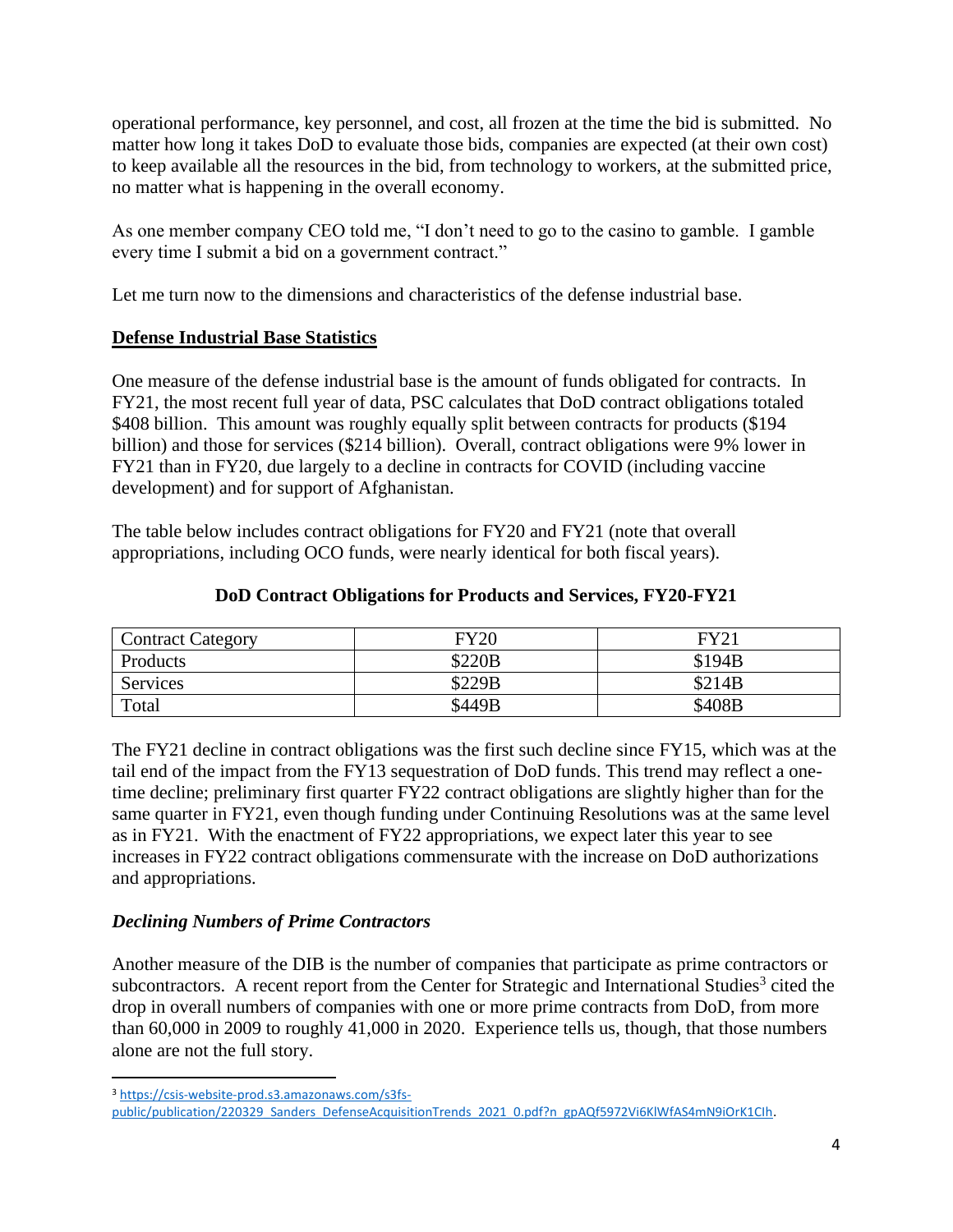The vast majority of those companies (more than 25,000 in 2020) are small businesses, and their contracts are frequently awarded through various programs that "set aside" awards only for eligible small businesses. This does help keep small businesses going, until they outgrow their eligibility for those "set-aside" contracts. PSC analysis shows that once such companies "graduate" from small-business status, their success in winning DoD contracts drops precipitously. In other words, DoD and federal small business policies and practices punish growth rather than rewarding it. This is not the way to attract more companies to do business with DoD.

What happens to small businesses that graduate? They become mid-sized companies instead of small ones, and the same CSIS study shows that the decline in mid-sized businesses is roughly the same as for small businesses. Even large companies are fewer in number than at the peak in 2009.

In addition, neither the CSIS report nor any publicly-available data from DoD tells us the actual number of contracts. It is my belief, based on anecdotal evidence, that two dynamics are at play here.

One is that DoD may be awarding fewer contracts overall. There is inconsistency in counting and reporting contracts into the publicly-available data, which makes it hard to compare from year to year. In addition, classified contracts are not part of that data (and are excluded from the CSIS report and from PSC's own analysis).

The second is that DoD contracts are often awarded to companies eligible under a set of contracts known as GWACs, or government-wide acquisition contracts. Many of these contracts limit the number of companies eligible to receive awards and offer few opportunities for new companies to gain a spot on any given GWAC. This makes the job of the contracting officer easier but does little to increase the number of bidders.

Why has this happened, and what does it mean? How many companies does DoD need in the industrial base? While beyond the scope of this hearing, more analysis could be valuable here, but there are two other elements of the defense industrial base that may matter more.

#### *Subcontractors*

Neither DoD nor any other agency tracks the number of subcontractors. DoD estimated in 2019 that up to 300,000 companies performed subcontract work for DoD in areas that would be covered by cybersecurity requirements. No one knows whether or to what extent the companies that no longer receive prime contracts are still in the defense industrial base as subcontractors. Efforts to increase supply chain resiliency will rely on layers of subcontractors, yet DoD knows little about these companies and even less about what makes doing business with DoD more attractive.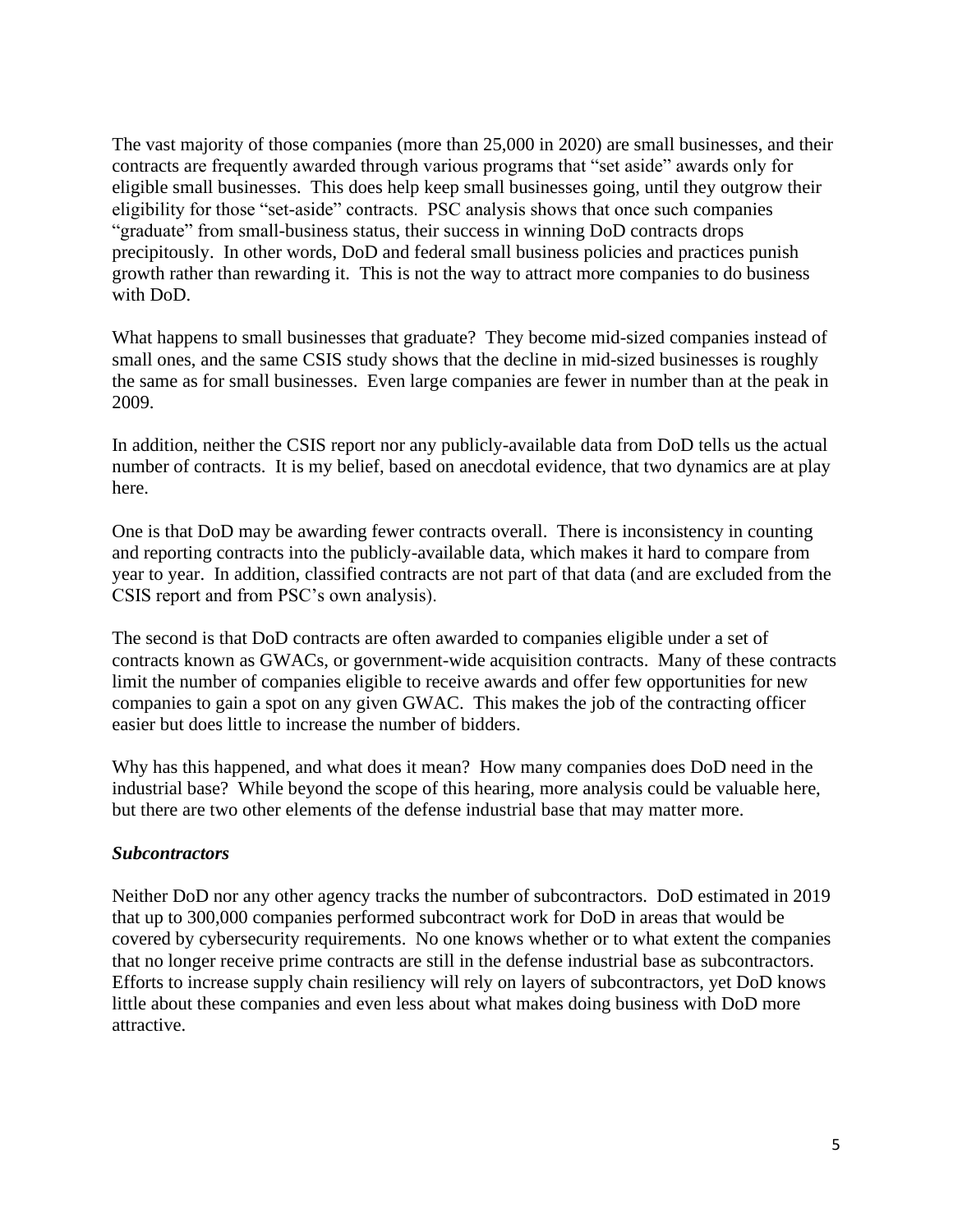#### *Non-traditional Contracts*

In addition, DoD has increasingly turned to Other Transaction Authority, or OTA, for work done by the industrial base. Such work is under an OT agreement, not a contract, and is not captured in the data. No one knows the extent to which work under such agreements offset the apparent decline in the overall number of companies.

#### **The Real Question**

The real question is what policies and regulations are needed so that the defense industrial base can meet national security needs, today and in the future.

To help answer that question, let's look at three specific challenges.

#### *Impacts of Ukraine*

Even before Russia invaded Ukraine on February 24, 2022, DoD was drawing down stocks of weapon systems and supplies and providing them to Ukrainian forces. The pace of that support continues to increase, with the president announcing additional support last week and preparing to ask Congress to authorize more. The nature and purposes of such support is evolving and will continue to change, which makes analysis complicated.

Three big questions arise for industry:

- 1) How will depleted stocks be replenished or replaced?
- 2) What else will be needed?
- 3) Who pays for this?

Public reports indicate, for example, that fully one third of the available stock of Javelin antitank weapons have already been drawn down for Ukraine, in barely two months. It's apparent that stocks will not last for long at that pace, and to the best of my knowledge, no contracts have been awarded for replenishment of any items being supplied to Ukraine or to allies to replace their own contributions to Ukraine.

What else will be needed? That information is not broadly available to industry today, although some programs have begun discussions with some companies. Who will pay for the up-front costs of increasing production capacity or even reopening closed production lines? As of now, there is no line item for such funding and no proposal that I have seen. Indeed, thanks to delays in submitting budget justification material coupled with the submission of Unfunded Priority Lists from DoD components, as I write this, we know more about what is NOT in the FY23 budget than the details of what IS in it.

DoD did, however, issue a Request for Information (RFI) last week for "Weapons Systems or Commercial Capabilities for Ukraine Security Assistance," with responses due May 6. This is a step, albeit belated, in the right direction, but it seems apparent that it may be easier to deplete stocks of weapon systems and munitions than it is to restore them.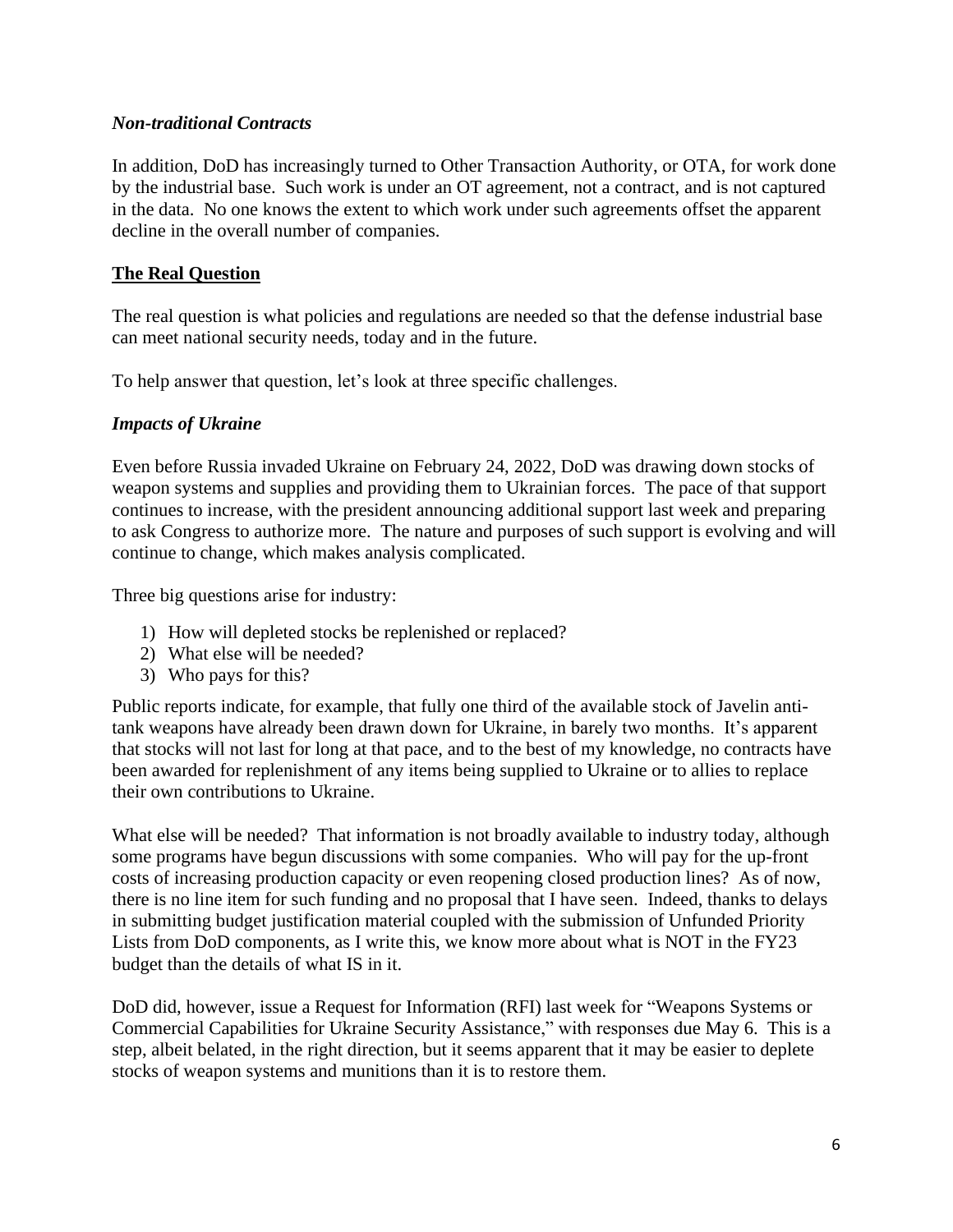This is not a new problem. We saw it during my last tour in DoD, where the use rate for certain munitions (HARM missiles, for instance) was far in excess of current production capacity to replace them, and the lead time for increasing production was years, not months. I am not privy to current assessments, but it is likely that today's supply chain constraints have made those time lines longer, not shorter.

### *Workforce and Replenishment*

In addition, replenishment faces a problem today that did not exist in 2015 for Afghanistan or the counter-ISIS campaign, and that is a shortage of workers for nearly every defense contractor. My statement already covered this issue more broadly, but if action is not taken soon, this shortage of workers will diminish industry's ability to respond to the increased demands resulting from Ukraine assistance.

The impact of inflation on supplies, components, energy, and wages further complicates the issues of replenishment. Let me turn now from Ukraine to that second challenge.

# *Impacts of Inflation*

There are three separate challenges with the return of higher rates of inflation: wage and price inflation today, recovering cost increases on existing contracts, and addressing possible inflation shortfalls in the FY23 DoD budget proposal.

# *1) Wage and Price Inflation*

Defense companies are in a bind. Existing contracts, whether of a fixed-price or costreimbursable nature, offer little room for them to recover the increased costs from wage inflation or the increase in prices for material and components, including energy and transportation. Because inflation has been so low and stable for so long, fewer existing contracts include what's known as an EPA, a clause that permits Economic Price Adjustments. Absent such a clause, contractors have a harder time making the case for DoD to cover their increased costs. However, even with such a clause, programs may claim that they don't have the funds to cover these increased costs.

This is particularly a problem for companies providing services. Such contracts are often so competitive that margins for successful bidders are in the low single digits. A company that realizes a 4% or 5% fee on a contract simply cannot absorb the wage cost growth of 8% or 10% that we are seeing today.

DoD's public response to this has been to note that, to date, it has received few requests for equitable adjustments, known as REAs. While that may be true at this time, this does not mean there is no problem. Rather, companies faced with uncompensated cost growth must first document the situation and discuss it with their program office before submitting an REA.

In addition, the REA process requires companies to submit requests rapidly, often within 30 days of incurring the unanticipated cost, but there is no timeline for the government to respond to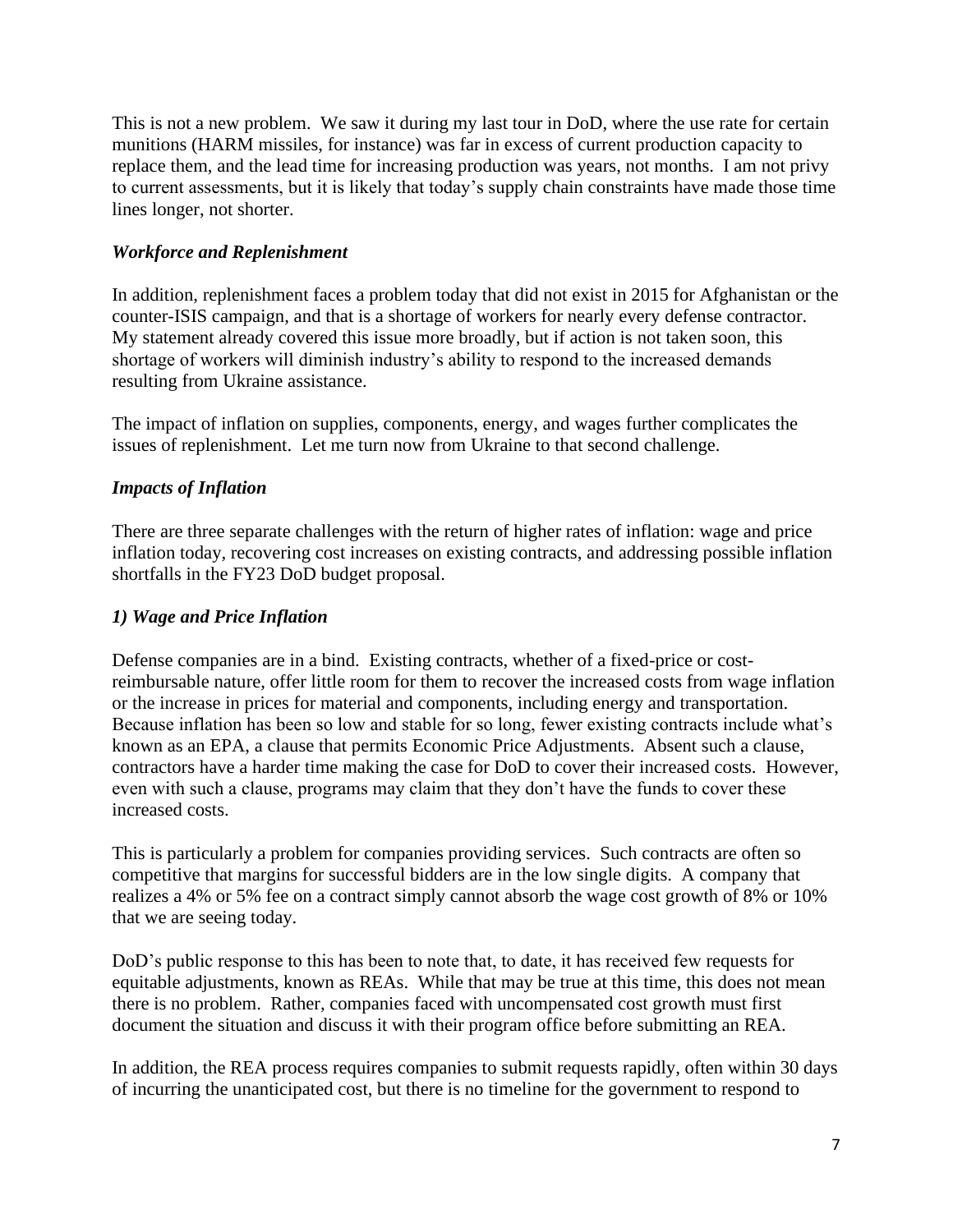those requests. I have seen DoD take a year or more to reach a decision on an REA, and even then only a part (or none) of the costs are paid.

Finally, the breadth of the inflation problem cannot be addressed one contract at a time, which is the preferred approach of the current policy. We need a faster way to deal with this. PSC believes that DoD should issue broad agency-wide guidance that reminds programs and contracting officers of their affirmative responsibility to maintain the long-term viability of the industrial base and to increase the flexibility that programs have to cover such cost growth.

# *2) Existing Contracts and Availability of FY22 Funds*

Even though DoD's FY22 appropriations was signed by the president just over a month ago, its funding levels did not provide for coverage of 8% inflation. If I were still in DoD, rather than saying that we don't yet see a problem because few requests have been received, I would try to get in front of this problem by estimating the additional funding needed to cover this cost growth and looking at ways to meet those costs. Perhaps DoD is doing that, but to date we have seen no requests for the information they would need for such estimates. Absent action, this problem will get worse. Companies that cannot recover their costs will not be able to stay in business for long.

# *3) FY23 Inflation*

DoD in testimony before this Committee has already undertaken to explain their approach to inflation estimates in the FY23 budget. While this is a real challenge both for DoD and for this Committee, it is important to recognize that addressing inflation in FY23 will not fix the current problems.

### *Impacts of COVID-19*

The third challenge facing the defense industrial base includes the impacts of COVID-19. As I mentioned previously, defense industry stepped up from day one of the pandemic. Companies kept going as the rest of business shut down. They provided for the health and safety of their workers and their families and households, including testing and vaccinations as well as changes to workplaces. The cost for these provisions were not recoverable under existing contracts and in many cases were completely absorbed by the companies themselves.

One action taken by Congress was significantly beneficial. Known as Section 3610 (because that was the section number of the 2020 CARES Act provision), it provided the authority for agencies (subject to the availability of funds) to reimburse companies for retaining essential workers even when COVID-19 prevented them from accessing workplaces. Tens of thousands of workers were retained as a result of this provision, at no additional cost to the taxpayers. The intelligence community and civilian agencies also used the same authority.

That authority, unfortunately, has been allowed to expire. Last year, this Committee considered but ultimately did not include language that would have provided such authority on a stand-by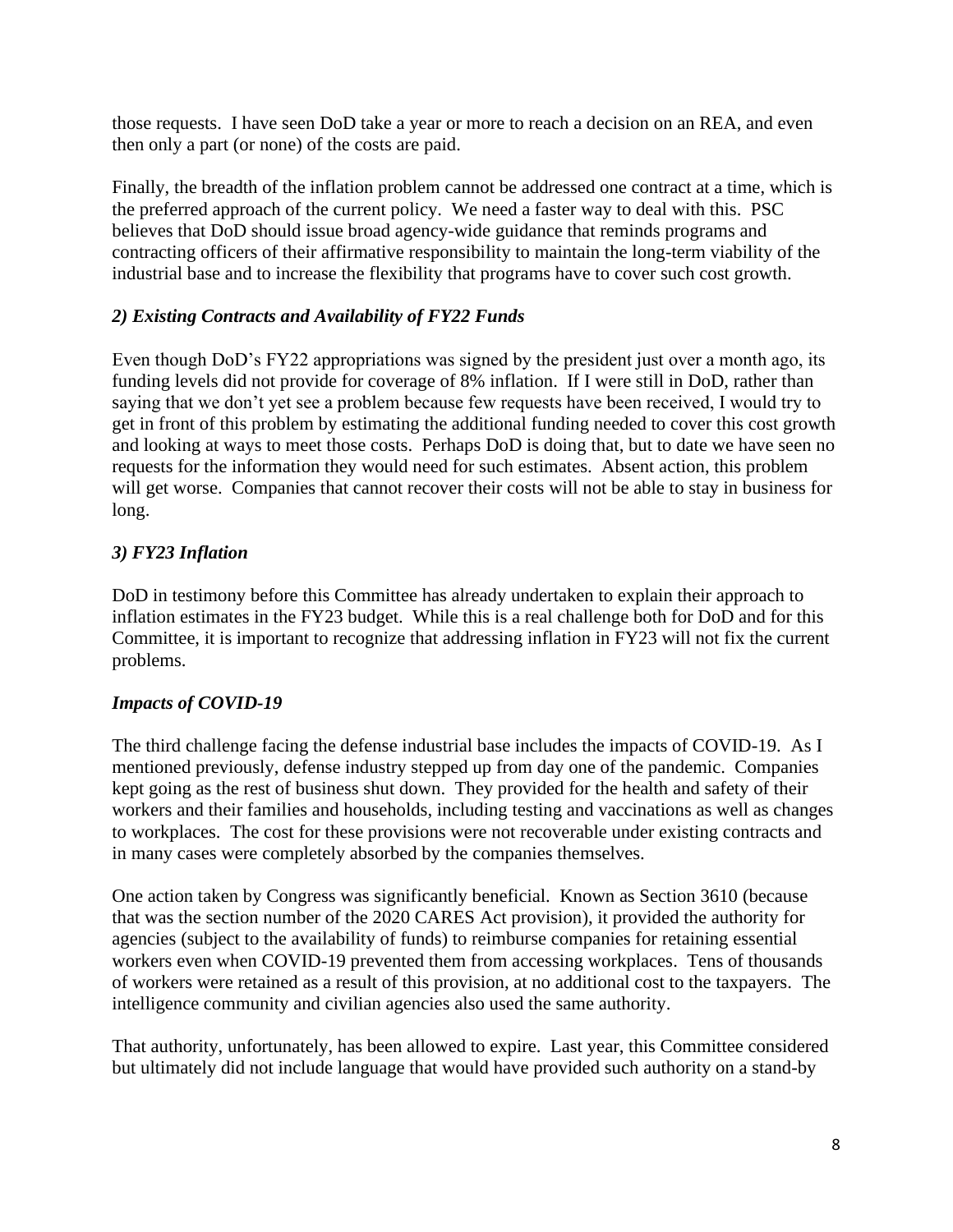basis, making it available for DoD to use if needed. PSC urges the Committee to take another look at such language and include it in the FY23 NDAA.

In addition, executive branch actions regarding COVID-19 continue to impact the ability of industrial base companies to meet the requirements of their contracts and to hire and retain necessary workers. While the contractor vaccine mandate in unenforceable under a federal district court injunction, the FAR clause remains in effect. Were the injunction to be revised or reversed, that clause would be immediately effective. Every government contractor worries about what that would mean for their workers and their contracts. No company can tell a prospective employee what the requirements might be in the future.

An additional complication arises under COVID-19 with regard to access to facilities. Unlike the enjoined FAR clause, which applies government-wide, the requirements for access to government facilities is completely decentralized to each facility and often to individual offices within a facility. On any given day, a company's worker can face changes in requirements for vaccination status, attestation, or proof. Masking requirements are dictated by the COVID risk designation of the county as reported by the CDC to be low, medium, or high. For now, few counties are medium or high, but that can change rapidly and without advance notice. All of this makes it hard for companies to know whether their employees and subcontractors will be able to access their workplaces.

I am not suggesting that this needs a legislative fix, but I am suggesting that it makes it harder for companies to manage their workforce and to meet the needs of their DoD customers. To date, there has been no coordinated action to address this complex challenge.

### **Additional Observations and Recommendations**

PSC offers the Committee a number of additional proposals for consideration in the FY23 National Defense Authorization Act that could support the ability of the defense industrial base to meet DoD's needs, including:

### *1) Reinforce real competition where it can thrive.*

Half of DoD contract dollars go to services, and what was once a product is often now procured as a service. From data storage to satellite launches, DoD does not need ownership to benefit. This \$200+ billion services market offers unrealized potential for DoD. For example, 70 percent of DoD system costs are in life-cycle support, sustainment and operations, yet there are too few opportunities for real competition.

This is in part due to the lack of transparency surrounding the long term needs of the Department. Requiring DoD to provide Congress with additional, publicly available information would benefit DoD and the industrial base. Accordingly, PSC recommends that Congress require DoD to include in Operations and Maintenance (O&M) budget justification documents an unclassified budget display for the total amount projected for each subactivity group for the future-years defense program. I will tell you that, when I was the Assistant Secretary of Defense